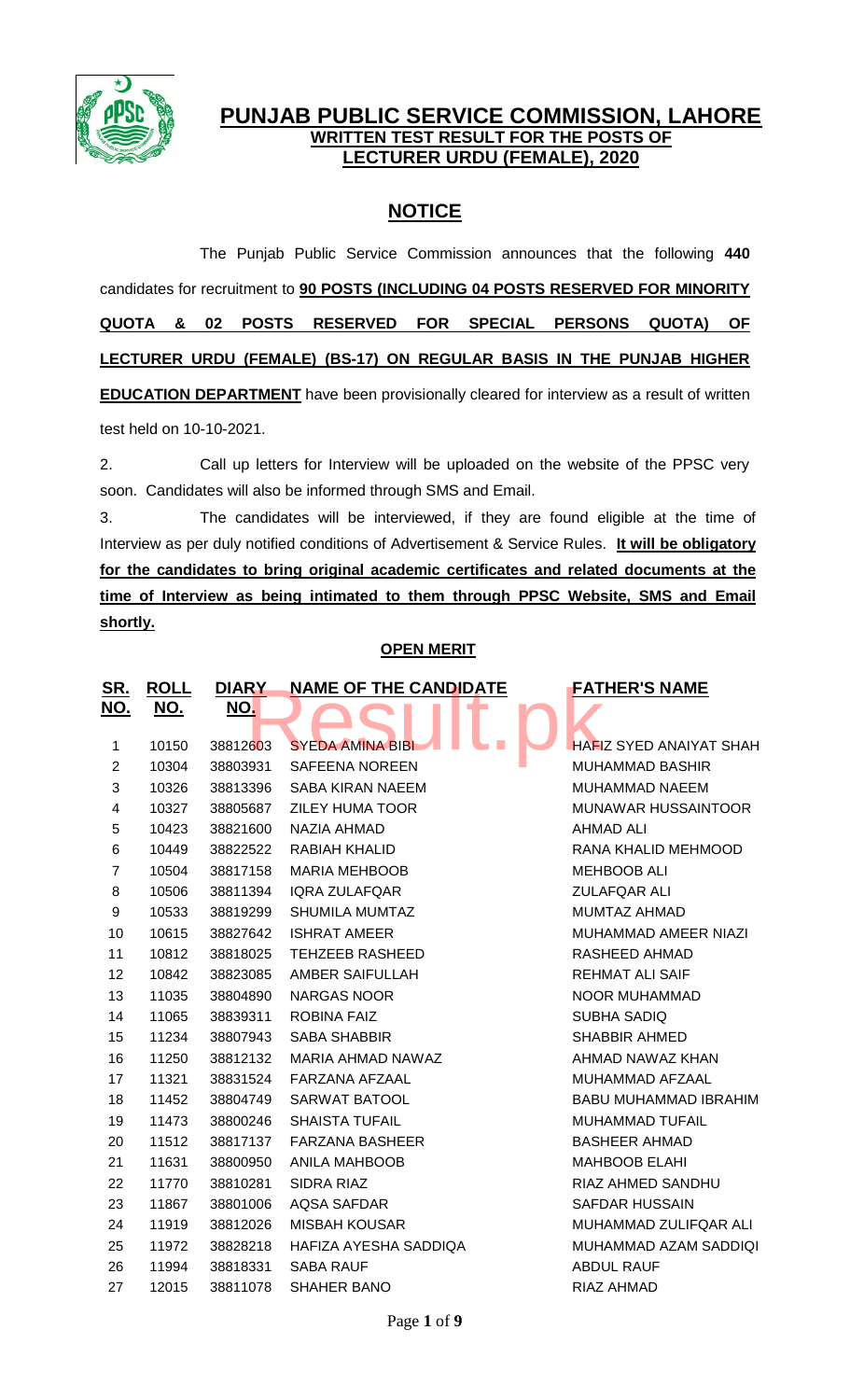| 28 | 12121 | 38825075 | <b>FAREEHA TEMOOR</b>                    | JABE             |
|----|-------|----------|------------------------------------------|------------------|
| 29 | 12151 | 38809954 | <b>SONIA SAFDAR</b>                      | <b>MUH</b>       |
| 30 | 12241 |          | 38810969 FARYAL GOHAR                    | <b>NAZI</b>      |
| 31 | 12251 | 38806500 | <b>SALMA AHMAD</b>                       | <b>MUH</b>       |
| 32 | 12254 | 38817378 | <b>MISBAH NISAR</b>                      | <b>NISA</b>      |
| 33 | 12364 | 38802907 | NAGINA KAUSAR                            | <b>GHU</b>       |
| 34 | 12426 | 38820238 | <b>SAMIA NAEEM</b>                       | <b>MUH</b>       |
| 35 | 12971 | 38813937 | <b>SAMIA SHABIR</b>                      | <b>MUH</b>       |
| 36 | 13225 | 38809562 | <b>SAMREEN AKHTAR</b>                    | <b>MUH</b>       |
| 37 | 13241 | 38807965 | SAYYEDA MUNAZZA TEHREEM                  | SAY <sup>\</sup> |
| 38 | 13510 | 38808318 | SAJIDA QUYYEME                           | <b>ABDI</b>      |
| 39 | 13598 | 38809955 | SYED SOBIA JAMAL                         | <b>SYEI</b>      |
| 40 | 13609 | 38809324 | AHMREEN ASHIQ                            | <b>ASHI</b>      |
| 41 | 13646 | 38810527 | <b>SADIA</b>                             | <b>FAZA</b>      |
| 42 | 14091 | 38822071 | <b>SHUMAILA AKRAM</b>                    | <b>MUH</b>       |
| 43 | 14282 | 38831438 | <b>BEENISH AMEER</b>                     | <b>AME</b>       |
| 44 | 14405 | 38809432 | <b>IFFAT ABBAS</b>                       | <b>MUH</b>       |
| 45 | 14414 | 38802350 | <b>FOZIA KOSAR</b>                       | <b>MUH</b>       |
| 46 | 14427 | 38806915 | SADIA BATOOL                             | <b>NASI</b>      |
| 47 | 14480 | 38803001 | <b>SADIA KAUSAR</b>                      | <b>ALLA</b>      |
| 48 | 14551 | 38801160 | <b>NAILA ASLAM</b>                       | <b>MUH</b>       |
| 49 | 14594 | 38825182 | NOSHEEN NASRULLAH                        | <b>MUH</b>       |
| 50 | 14637 | 38807095 | ANAM INAM                                | <b>INAM</b>      |
| 51 | 14732 | 38808055 | SAMINA MANZOOR                           | MAN.             |
| 52 | 14813 | 38802684 | <b>GULSHAN BIBI</b>                      | GUL/             |
| 53 | 14971 | 38809241 | <b>SHAZIA PARVEEN</b>                    | <b>ABDI</b>      |
| 54 | 15030 | 38800725 | <b>MUQADDAS BIBI</b>                     | RAH              |
| 55 | 15100 | 38827942 | SADIA ZAFAR                              | <b>MUH</b>       |
| 56 | 15363 | 38818758 | ABIDA FARID                              | GHU              |
| 57 | 15454 | 38805480 | <b>HIRA AJMAL</b>                        | <b>SHEI</b>      |
| 58 | 15477 | 38822741 | <b>TERM</b><br><b>MEHVISH AMIN</b><br>E. | <b>MUH</b>       |
| 59 | 15593 | 38808812 | <b>HAFIZA ROZI</b>                       | GHU              |
| 60 | 15770 | 38808127 | <b>RABIA LATIF</b>                       | <b>MUH</b>       |
| 61 | 15886 | 38800537 | ASIYA YAQOOB                             | <b>MUH</b>       |
| 62 | 15893 | 38821635 | <b>SONIA JABEEN</b>                      | <b>MUH</b>       |
| 63 | 16055 | 38802701 | HAFIZA AMNA BASHIR                       | <b>MUH</b>       |
| 64 | 16277 | 38803401 | <b>KALSOOM JAFER</b>                     | <b>JAFE</b>      |
| 65 | 16407 | 38804435 | <b>KIRAN YASIN</b>                       | <b>MUH</b>       |
| 66 | 16752 | 38804591 | NASEEBA MARYEM                           | <b>SAM</b>       |
| 67 | 16836 | 38805866 | MEHWISH JEHANGIR                         | <b>MUH</b>       |
| 68 | 16913 | 38808184 | <b>NOOR UL AIN</b>                       | <b>MUH</b>       |
| 69 | 17025 | 38810916 | <b>TAYYBA GUL</b>                        | <b>HAJI</b>      |
| 70 | 17087 | 38831631 | <b>MADEEHA SIDDIQUE</b>                  | <b>MUH</b>       |
| 71 | 17280 | 38811946 | <b>MUZAMMAL QAMAR</b>                    | <b>SARI</b>      |
| 72 | 17334 | 38819475 | SADIA ZAFAR                              | ZAF/             |
| 73 | 17458 | 38805736 | AYESHA BAKHAT                            | <b>MUH</b>       |
| 74 | 17483 | 38826709 | SHAHNAZ SHOUKAT                          | <b>SHO</b>       |
| 75 | 17573 | 38812325 | <b>UMM E KULSOOM</b>                     | <b>MUH</b>       |
| 76 | 17879 | 38806595 | <b>KOMAL NISAR</b>                       | <b>NISA</b>      |
| 77 | 18019 | 38829765 | <b>FOZIA KANWAL</b>                      | <b>MUH</b>       |
| 78 | 18056 | 38815737 | <b>SEHRISH IFTIKHAR</b>                  | SAY <sup>Y</sup> |
| 79 | 18153 | 38815285 | <b>JAVERIA IMTIAZ</b>                    | IMTI/            |
| 80 | 18158 | 38827465 | HASIBAH JAMSHAID                         | <b>JAMS</b>      |
| 81 | 18239 | 38812454 | <b>NEELAM NASEEM</b>                     | <b>NASI</b>      |
| 82 | 18332 | 38832111 | <b>QURAT UL AIN</b>                      | <b>SHAI</b>      |
| 83 | 18423 | 38804000 | <b>SAFIA BIBI</b>                        | <b>MUH</b>       |
| 84 | 18602 | 38827254 | HUMAIRA ABDUL RASHEED                    | <b>ABDI</b>      |
| 85 | 18764 | 38813799 | <b>SHAMIM AKHTAR</b>                     | <b>MUH</b>       |
| 86 | 19174 | 38826280 | <b>ERUM SHAHZADI</b>                     | ABB/             |
|    |       |          |                                          |                  |

JABER AL TEMOOR MUHAMMAD SAFDAR **NAZIR AHMED** MUHAMMAD AHMAD NISAR AHMAD **GHULAM RASOOL** MUHAMMAD NAEEM MUHAMMAD SHABIR MUHAMMAD MUNIR AKHTAR SAYYED MUHAMMAD AKRAM SHAH ABDUL QUYYEME SYED NEHAL AHMED **ASHIQ ALI** FAZAL DIN MUHAMMAD AKRAM AMEER ALI MUHAMMAD ABBAS MUHAMMAD YOUSAF NASEER AHMAD KHAN AI I AH RAKHA MUHAMMAD ASLAM MUHAMMAD NASRULLAH INAM UL HAQ MANZOOR AHMAD **GULAM MUSTAFA** ABDUL AZIZ RAHAMAT ALI MUHAMMAD ZAFAR KHAN **GHULAM FARID** SHEIKH MUHAMMAD AJMAL MUHAMMAD AMIN **GHULAM RASOOL MUHAMMAD LATIF** MUHAMMAD YAQOOB MUHAMMAD AMEEN MUHAMMAD BASHIR **JAFER ALI** MUHAMMAD YASIN SAMUND KHAN MUHAMMAD JEHANGIR MUHAMMAD SHAFIQ KHAN HAJI IFTIKHAR UD DIN MUHAMMAD SIDDIQUE SARDAR KHUSHI ZAFAR IQBAL MUHAMMAD IQBAL GONDAL SHOUKAT ALI MUHAMMAD IBRAHIM NISAR AHMAD MUHAMMAD NASEER SAYYED IFTIKHAR UL HAQ **IMTIAZ AHMAD** JAMSHAID IQBAL MASOOD **NASEEM AKHTAR** SHAUKAT ALI MUHAMMAD HAROON ABDUL RASHEED MUHAMMAD AKHTAR ABBAS ALI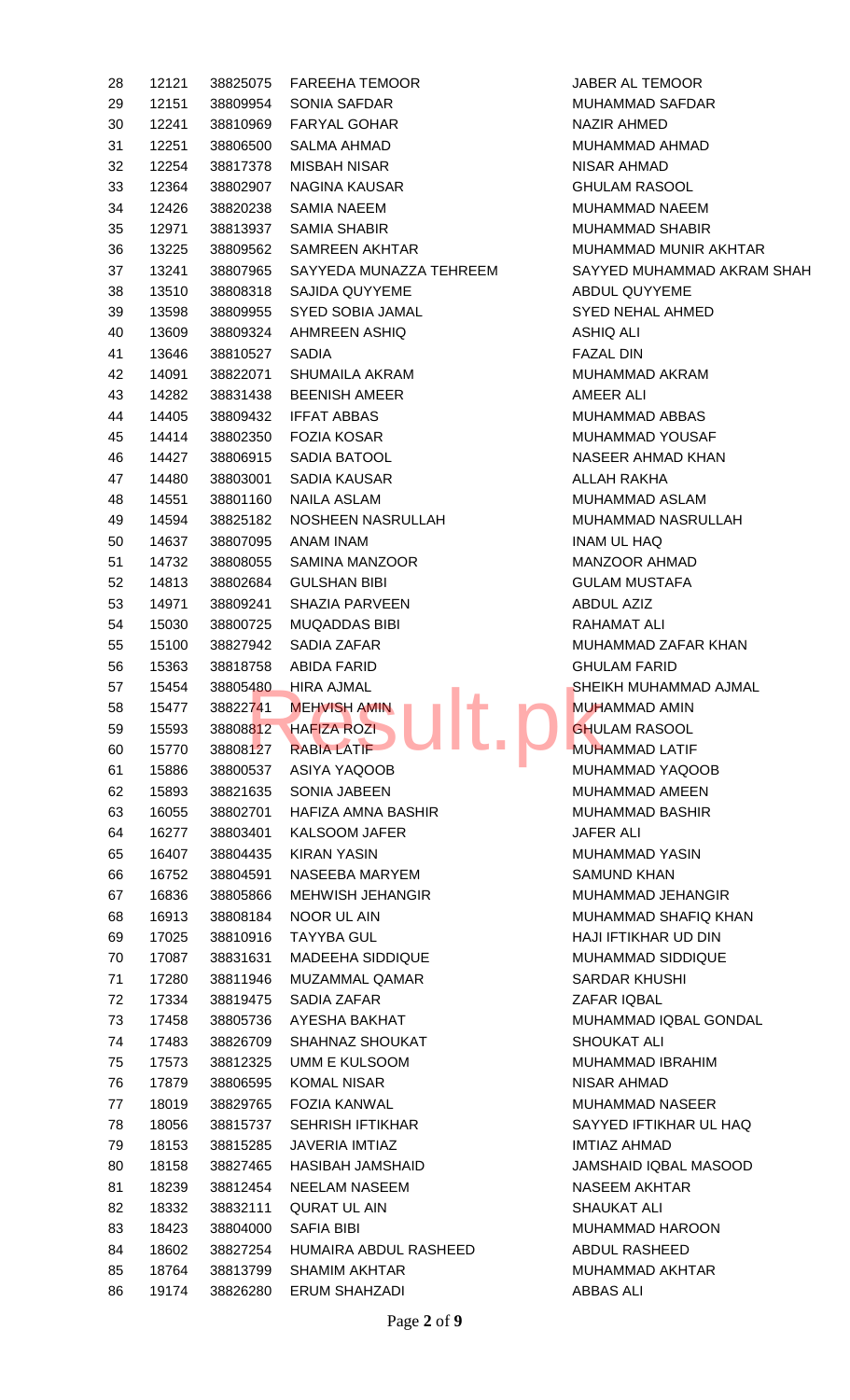| 87         | 19259 | 38815019             | <b>IRAM KANEEZ FATIMA</b>            | <b>IFTIK</b>     |
|------------|-------|----------------------|--------------------------------------|------------------|
| 88         | 19310 | 38807446             | <b>SAIQA RAFIQUE</b>                 | <b>MUH</b>       |
| 89         | 19399 | 38832945             | <b>FOZIA GHULAM RASOOL</b>           | <b>GHU</b>       |
| 90         | 19462 | 38804602             | <b>RASHIDA LATIF</b>                 | <b>MUH</b>       |
| 91         | 19835 | 38828689             | FARZANA ASGHAR ALI                   | <b>ASGI</b>      |
| 92         | 20199 | 38800340             | <b>NADIA ASLAM</b>                   | <b>MUH</b>       |
| 93         | 20441 | 38831689             | <b>TEHMINA MAHMOOD</b>               | <b>MAH</b>       |
| 94         | 20471 | 38823329             | <b>KIRAN ILYAS</b>                   | <b>MUH</b>       |
| 95         | 20514 | 38810844             | ASMA MAQSOOD                         | <b>MAQ</b>       |
| 96         | 20554 | 38818415             | <b>DURRE SHEHWAR</b>                 | GHA.             |
| 97         | 20642 | 38810132             | <b>AZMAT RANI</b>                    | <b>MUH</b>       |
| 98         | 20958 | 38811636             | SAIMA KANWAL                         | <b>MUH</b>       |
| 99         | 20973 | 38807399             | NAINA ZAHRA                          | <b>MUH</b>       |
| 100        | 20984 | 38810242             | <b>NYLA FERDOUS</b>                  | <b>NAZI</b>      |
| 101        | 21079 | 38804425             | <b>SAFIA QADIR</b>                   | <b>ABDI</b>      |
| 102        | 21102 | 38804208             | <b>HINA GUL</b>                      | <b>GUL</b>       |
| 103        | 21332 | 38832085             | <b>AIRM FATMAH</b>                   | <b>ABDI</b>      |
| 104        | 21450 | 38810750             | MUNAWAR SULTANA                      | <b>MUH</b>       |
| 105        | 21619 | 38820102             | <b>QURAT UL AIN</b>                  | <b>MUH</b>       |
| 106        | 21721 | 38824278             | SHEHLA ABDUL GHANI                   | <b>ABDI</b>      |
| 107        | 21766 | 38829157             | <b>FATIMA</b>                        | <b>MEH</b>       |
| 108        | 21903 | 38824106             | <b>PALIWISHA</b>                     | <b>KHA\</b>      |
| 109        | 21964 | 38810554             | AMINA ASGHAR                         | <b>MUH</b>       |
| 110        | 22088 | 38805651             | <b>MEENA *NON-MUSLIM*</b>            | <b>SALI</b>      |
| 111        | 22381 | 38819048             | <b>SUMAIRA ALI SHAR</b>              | <b>HAFI</b>      |
| 112        | 22446 | 38804974             | SANNYA ZAFAR                         | ZAF/             |
| 113        | 22470 | 38833339             | <b>SHAKEELA NOREEN</b>               | <b>MUH</b>       |
| 114        | 22500 | 38821047             | <b>SHAHNAZ HUSSAIN</b>               | <b>MUH</b>       |
| 115        | 22553 |                      | <b>REHMAT BIBI</b>                   | <b>GHA</b>       |
|            | 22576 | 38827231<br>38817198 | <b>RIZWANA RAFI</b>                  | <b>MUH</b>       |
| 116<br>117 |       |                      | - 4<br><b>MADIHA YOUSAF</b>          | <b>MUH</b>       |
| 118        | 22677 | 38819300             | - -<br><b>AMMARA NASEEM</b>          | <b>MAN</b>       |
| 119        | 22783 | 38800922             | <b>SHAMILA ANWER</b>                 | <b>MUH</b>       |
|            | 22796 | 38827903             |                                      |                  |
| 120        | 23029 | 38828979             | <b>BUSHRA WARIS</b>                  | <b>WAR</b>       |
| 121        | 23057 | 38800954             | <b>SHABINA KANWAL</b>                | M.SII            |
| 122        | 23376 | 38834810             | NIMRAH RAHMAN                        | <b>MIRZ</b>      |
| 123        | 23378 | 38810742             | RAFIA SULTANA                        | <b>MUH</b>       |
| 124        | 23404 | 38810354             | YUSRA KHANAM                         | <b>HAJI</b>      |
| 125        | 23646 | 38802464             | <b>SADAF NOUREEN</b>                 | <b>FAZA</b>      |
| 126        | 23893 | 38812656             | <b>KASHAF IFTIKHAR</b>               | <b>IFTIK</b>     |
| 127        | 24205 | 38806017             | SEHRISH GHULAM MUHAMMAD              | <b>GHU</b>       |
| 128        | 24216 | 38804929             | <b>NASIM AKHTAR</b>                  | <b>MUH</b>       |
| 129        | 24248 | 38824017             | <b>BUSHRA BAHRAM</b>                 | GHU              |
| 130        | 24321 | 38816053             | AMNA KAUSAR                          | IMTI/            |
| 131        | 24359 | 38803495             | SYEDA UMAIRA HASSAN                  | <b>SYED</b>      |
| 132        | 24407 | 38803582             | <b>SONIA PARVEEN</b>                 | <b>MUH</b>       |
| 133        | 24569 | 38804346             | SABA KALSOOM                         | <b>MUH</b>       |
| 134        | 24720 | 38807902             | ANDLEEB TAHIRA                       | <b>ZAHI</b>      |
| 135        | 24805 | 38805806             | ANTARS ARSHAD KHAN                   | <b>MUH</b>       |
| 136        | 24826 | 38815999             | <b>ZARRIN MUMTAZ</b>                 | <b>NASI</b>      |
| 137        | 24949 | 38810434             | <b>MEHREEN IQBAL</b>                 | <b>MUH</b>       |
| 138        | 25300 | 38803507             | <b>SIDRA KHALIL</b>                  | <b>MUH</b>       |
| 139        | 25367 | 38824662             | <b>TEHMEENA NASEER</b>               | <b>NASI</b>      |
| 140        | 25561 | 38801822             | <b>FAIZA MAZHAR ALVI</b>             | <b>MAZI</b>      |
| 141        | 25582 | 38804361             | <b>HINA SHAHZADI</b>                 | <b>MUH</b>       |
| 142        | 26019 | 38822928             | <b>MARIA AKHTAR *SPECIAL PERSON*</b> | AKH <sup>-</sup> |
| 143        | 26132 | 38829482             | AZEELA RUBAB                         | <b>ABDI</b>      |
| 144        | 26214 | 38813820             | HAJRA AMEENA ALI                     | <b>LIAQ</b>      |
| 145        | 26384 | 38807794             | NIDA ABBASI                          | AMJE             |

**IFTIKHAR HUSSAIN** MUHAMMAD RAFIQUE **GHULAM RASOOL** MUHAMMAD LATIF ASGHAR ALI BHATTI MUHAMMAD ASLAM MAHMOOD ALI MUHAMMAD ILYAS MAQSOOD AHMED ZAHID GHAZANFAR ALI JAVED MUHAMMAD HANIF MUHAMMAD HANIF MUHAMMAD AJMAL NAZIR AHMED ABDUL QADIR **GUL SHER ZAMAN** ABDUL MAJEED MUHAMMAD ASLAM MUHAMMAD ALI **ABDUL GHANI** MEHMOOD AHMED KHAWAR MAHMOOD BUTT MUHAMMAD ASGHAR SALIM MASIH HAFIZ ALI SHAR **ZAFAR ULLAH IQBAL** MUHAMMAD ALI MUHAMMAD HUSSAIN GHAFOOR AHMED **MUHAMMAD RAFI** MUHAMMAD YOUSAF **MANZOOR SABIR** MUHAMMAD ANWER BAIG **WARIS ALI** M.SIDDIQUE MIRZA MOAZZAM-UR-RAHMAN MUHAMMAD ALI HAJI ALLAH DITTA **FAZAL HUSSAIN** IFTIKHAR AHMAD GHULAM MUHAMMAD MUHAMMAD ALLAH YAR FARIDI GHULAM MURTAZA **IMTIAZ AHMAD** SYED MUHAMMAD HASSAN MUHAMMAD RAFIQ MUHAMMAD YAQOOB ZAHID SAEED MUHAMMAD ARSHAD KHAN NASRUDDIN MUMTAZ MUHAMMAD IQBAL MUHAMMAD KHALIL NASEER UD DIN KHAN MAZHAR IQBAL ALVI MUHAMMAD SHAFIQUE **AKHTAR HUSSAIN** ABDUL NAWAZ LIAQAT ALI BURHANI AMJED ABBASI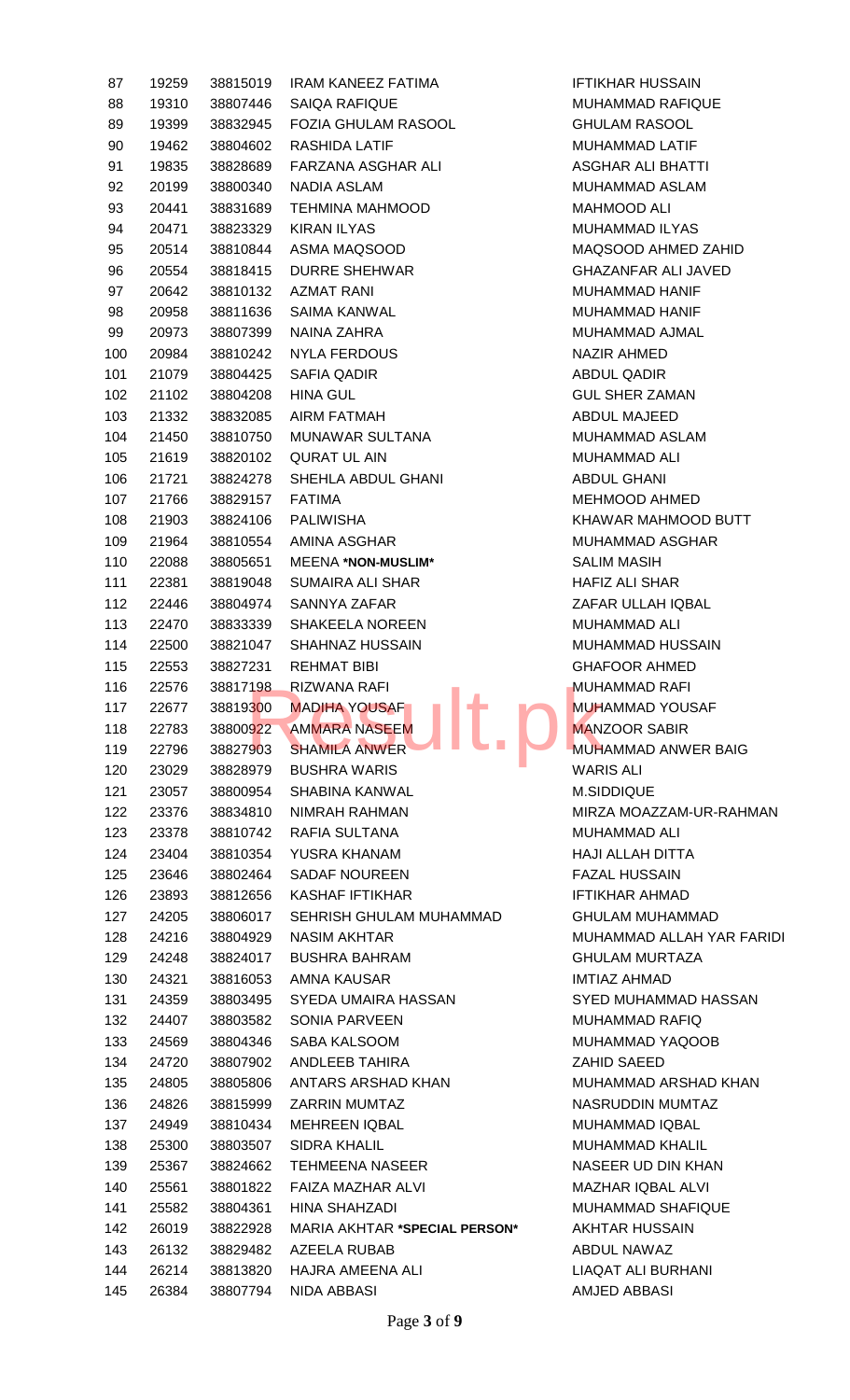| 146        | 26494          | 38803004             | <b>QANDEEL SEHAR</b>                         | <b>BAS</b>                |
|------------|----------------|----------------------|----------------------------------------------|---------------------------|
| 147        | 26530          | 38803989             | <b>SADIA BIBI</b>                            | <b>GHU</b>                |
| 148        | 26599          | 38806392             | <b>SIDRA NAZAR</b>                           | NAZ/                      |
| 149        | 26858          | 38821953             | <b>FARHANA GULISTAN</b>                      | <b>MALI</b>               |
| 150        | 26887          | 38811847             | ZARTASHA MEHREEN                             | <b>ABDI</b>               |
| 151        | 26956          | 38819027             | <b>FARWA KANEEZ</b>                          | <b>ISHT</b>               |
| 152        | 26999          | 38813836             | <b>TEHMINA KOUSAR</b>                        | <b>MUN</b>                |
| 153        | 27073          | 38803162             | <b>SIDRA AKHTAR</b>                          | QAZI                      |
| 154        | 27154          | 38822299             | SUMIA MAHMOOD                                | <b>MAH</b>                |
| 155        | 27363          | 38813777             | MARIA AMJAD                                  | AMJ/                      |
| 156        | 27422          | 38834818             | <b>LUBNA SHAHZADI</b>                        | AKH <sup>-</sup>          |
| 157        | 27528          | 38810278             | <b>RUQIA BIBI</b>                            | <b>MUH</b>                |
| 158        | 27534          | 38822776             | HUMAIRA UZMA                                 | <b>MOH</b>                |
| 159        | 27704          | 38819554             | <b>BUSHRA PARVEEN</b>                        | <b>INAM</b>               |
| 160        | 27929          | 38826476             | AFSHAN BATOOL                                | <b>MALI</b>               |
| 161        | 28087          | 38803632             | <b>RUBY NAZ</b>                              | <b>MUH</b>                |
| 162        | 28122          | 38803814             | SYEDA GULNAR HAMDANI                         | <b>SYED</b>               |
| 163        | 28190          | 38804035             | <b>MUSSARAT JAN</b>                          | <b>MUH</b>                |
| 164        | 28324          | 38819973             | ANILA KANWAL                                 | <b>MUH</b>                |
| 165        | 28548          | 38827135             | <b>ASIA RAMZAN</b>                           | <b>MALI</b>               |
| 166        | 28605          | 38804009             | <b>SAJIDA PERVEEN</b>                        | <b>MUH</b>                |
| 167        | 28726          | 38833229             | <b>SAMEEA YASMEEN</b>                        | <b>MUH</b>                |
| 168        | 28754          | 38800203             | <b>KOMAL NIAZI</b>                           | <b>LUTF</b>               |
| 169        | 28763          | 38813167             | <b>SAMRA NASEEM</b>                          | <b>FAZA</b>               |
| 170        | 28999          | 38805690             | <b>TAHIRA GHAFOOR</b>                        | <b>ABDI</b>               |
| 171        | 29156          | 38832922             | <b>NASIRA AFZAL</b>                          | <b>MUH</b>                |
| 172        | 29240          | 38819593             | <b>ATIQA ILTAF</b>                           | <b>ILTAI</b>              |
| 173        | 29260          | 38811227             | <b>AASIA BIBI</b>                            | ATTA                      |
| 174        | 29398          | 38817466             | <b>SUMAIRA PARVEEN</b>                       | <b>MUH</b>                |
| 175        | 29463          | 38802808             | <b>SAFIA SHAHID</b>                          | SHAI                      |
| 176        | 29510          | 38815320             | - 4<br><b>ARJUMAND SHAHEEN</b><br>- 1        | <b>MUH</b>                |
| 177        | 29618          | 38811245             | <b>SHANZA ISHAQ</b>                          | <b>MUH</b>                |
| 178        | 29696          | 38804240             | <b>SANA AROOJ</b>                            | <b>RUKI</b>               |
| 179        | 29746          | 38816090             | YASMEEN KOUSAR                               | <b>ASHI</b>               |
| 180        | 30028          | 38809975             | <b>AMARA ALI</b>                             | ALI A                     |
| 181        | 30059          | 38807568             | <b>MARIA SAFDAR</b>                          | <b>GHU</b>                |
|            |                |                      | <b>SADIA IRAM</b>                            | <b>MUH</b>                |
|            | 30106          | 38813831             |                                              |                           |
| 182<br>183 | 30165          | 38816176             | <b>MEHMOODA ILTAF</b>                        | <b>ILTAI</b>              |
|            | 30308          | 38819132             | SYEDA ITRAT ABRAR KAZMI                      | <b>SYED</b>               |
| 184        | 30314          | 38811018             |                                              |                           |
| 185        |                |                      | <b>UZMA SHABBIR</b><br><b>KHAJISTA RUBAB</b> | GHU                       |
| 186        | 31043          | 38813232<br>38816491 |                                              | <b>MUH</b><br><b>MUH</b>  |
| 187        | 31065          | 38810454             | <b>SABA SHAFIQUE</b>                         |                           |
| 188        | 31202          | 38820026             | SAKINA WAHEED                                | <b>ABDI</b>               |
| 189        | 31215          |                      | SAIMA ABBAS                                  | <b>MALI</b>               |
| 190        | 31246          | 38819600             | <b>SHABANA PARVEEN</b>                       | <b>BAS</b>                |
| 191        | 31347          | 38821017             | <b>SALMA BATOOL</b>                          | <b>BAS</b>                |
| 192        | 31417          | 38817252             | TAHIRA FATIMA                                | GHU                       |
| 193        | 31431          | 38817187             | <b>BUSHRA SHAFIQUE</b>                       | <b>MUH</b>                |
| 194        | 31510          | 38825104             | <b>HINA NAWAZ</b>                            | AHM.                      |
| 195        | 31683          | 38801331             | <b>FOUZIA MAZHAR</b>                         | <b>MAZI</b>               |
| 196        | 31895          | 38802852             | <b>SUMAIRA KHORSHEED</b>                     | KHOI                      |
| 197        | 32006          | 38830679             | KULSOOM SHABIR AHMAD                         | <b>SHAI</b>               |
| 198        | 32079          | 38819082             | <b>BUSHRA HUSSAIN</b>                        | <b>KHAI</b>               |
| 199        | 32144          | 38819250             | <b>SAIMA MUMTAZ</b>                          | <b>MUH</b>                |
| 200        | 32298          | 38806151             | <b>RABIA SAHER</b>                           | <b>MUH</b>                |
| 201        | 32341          | 38806510             | KAHKASHAN ANWAR                              | <b>MUH</b>                |
| 202        | 32438          | 38821860             | <b>KOUSAR BIBI</b>                           | AASI                      |
| 203<br>204 | 32487<br>32840 | 38809831<br>38834023 | <b>MARIA IZRAM</b><br><b>RUKHSANA BIBI</b>   | <b>JAMI</b><br><b>GHU</b> |

BASHIR AHMED **GHULAM GHOUS** NAZAR MUHAMMAD MALIK GULISTAN KHAN **ABDUL KHALIQ ISHTIAQ AHMED** MUNIR AHMED QAZI MUHAMMAD AKHTAR MAHMOOD KHAN AMJAD HUSSAIN **AKHTAR HUSSAIN** MUHAMMAD BAKHTAWAR MOHAMMAD BAKHSH KAIF INAM ULLAH MALIK SHAUKAT HAYAT MUHAMMAD DIN KHAN SYED IMAM SHAH HAMDANI MUHAMMAD ILYAS MUHAMMAD AYAZ MALIK MUHAMMAD RAMZAN MUHAMMAD YAMEEN MUHAMMAD ABDUL KHALIQ LUTF ULLAH KHAN FAZAL DAD KHAN ABDUL GHAFOOR MUHAMMAD AFZAL **ILTAF HUSSAIN ATTA ULLAH** MUHAMMAD SHABIR SHAH SHAHID IQBAL MUHAMMAD ABDULLAH MUHAMMAD ISHAQ **RUKEN UD DIN** ASHIQ HUSSAIN **ALI ASGHAR QADRI GHULAM SAFDAR** MUHAMMAD ALI KOOT ILTAF AHMED **SYED ABRAR HUSSAIN KAZMI GHULAM SHABBIR** MUHAMMAD ALI MUHAMMAD SHAFIQUE ABDUL WAHEED MALIK GHULAM ABBAS BASHIR AHMAD BASHIR AHMAD **GHULAM SHABEER SHAH** MUHAMMAD SHAFIQUE AHMAD NAWAZ **MAZHAR ALI** KHORSHEED AHMED SHABIR AHMAD KHADIM HUSSAIN MUHAMMAD MUMTAZ MUHAMMAD SHAFI ANSARI MUHAMMAD ANWAR ZULFI AASHIQ HUSAAIN JAMIL AHMAD **GHULAM FAREED**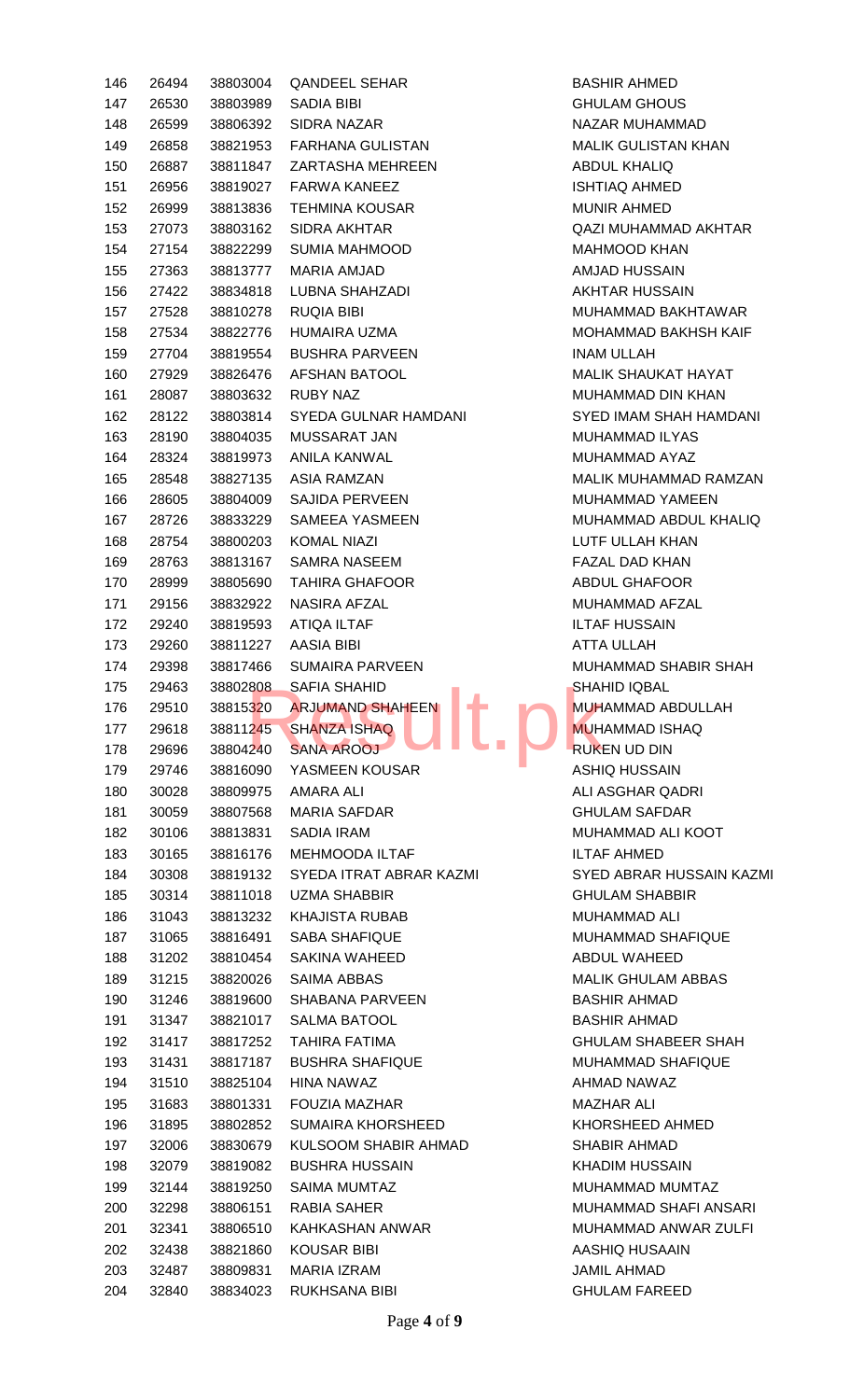| 205 | 32885 | 38818434 | <b>SAMIA ZAFAR</b>          | ZAFAR IQI        |
|-----|-------|----------|-----------------------------|------------------|
| 206 | 32887 | 38814956 | <b>SAMINA YASEEN</b>        | <b>GHULAM</b>    |
| 207 | 33077 | 38821546 | <b>NAHEED BIBI</b>          | <b>MUHAMM</b>    |
| 208 | 33236 | 38814042 | <b>SHABANA BIBI</b>         | <b>FAIZ ULLA</b> |
| 209 | 33264 | 38803102 | <b>NABILA KIRN</b>          | <b>MUHAMM</b>    |
| 210 | 33346 | 38815750 | SABIHA ABBAS                | <b>GHULAM</b>    |
| 211 | 33420 | 38802650 | SHAZMA ZAHRA                | <b>GHULAM</b>    |
| 212 | 33503 | 38823824 | <b>TOOBA KHALIL</b>         | <b>MUHAMM</b>    |
| 213 | 33531 | 38800961 | SHAHZINA SHAFI              | <b>MUHAMM</b>    |
| 214 | 33609 | 38820686 | <b>SIDRA SAFDAR</b>         | <b>MUHAMM</b>    |
| 215 | 33632 | 38800149 | <b>HINA JAVED</b>           | <b>JAVED IQI</b> |
| 216 | 33656 | 38832533 | <b>MARIA NAHEED</b>         | ASGHER /         |
| 217 | 34040 | 38816565 | SHABANA KHALID              | <b>MUHAMM</b>    |
| 218 | 34225 | 38807323 | <b>BUSHRA BASHIR</b>        | <b>BASHIR A</b>  |
| 219 | 34299 | 38801753 | MAJEEDA AZIZ                | <b>MUHAMM</b>    |
| 220 | 34343 | 38807393 | ABIDA PERVEEN HANIF         | <b>CH MUHA</b>   |
| 221 | 34392 | 38811497 | <b>RAZIA SULTANA</b>        | <b>AHMAD N</b>   |
| 222 | 34532 | 38807252 | <b>MEHWISH RAOOF</b>        | ABDUL RA         |
| 223 | 34539 | 38809579 | <b>SAMAN NISHAT</b>         | <b>LIAQAT AI</b> |
| 224 | 34719 | 38808728 | DURISHAHWAR SALEEMI         | <b>MUHAMM</b>    |
| 225 | 34722 | 38834549 | <b>MAIRA ALTAF</b>          | <b>ALTAF HU</b>  |
| 226 | 34945 | 38803104 | <b>HINA JAMIL</b>           | <b>MUHAMM</b>    |
| 227 | 35051 | 38803265 | FATIMA IJAZ                 | <b>MUHAMM</b>    |
| 228 | 35194 | 38807312 | <b>HUMAIRA NOON</b>         | <b>KARAM HI</b>  |
| 229 | 35307 | 38822614 | SADIA BATOOL                | <b>SYED MUI</b>  |
| 230 | 35392 | 38800608 | <b>AQSA HANEEF</b>          | <b>MUHAMM</b>    |
| 231 | 35432 | 38809707 | ASMA TABASSUM               | <b>MUHAMM</b>    |
| 232 | 35482 | 38828682 | <b>SANAM IQBAL</b>          | <b>ZAMIR HU</b>  |
| 233 | 35485 | 38800634 | <b>SEHRISH KHIZER</b>       | <b>MUHAMM</b>    |
| 234 | 35529 | 38829109 | SYADA UME LAILA NAQVI       | <b>SYED AGI</b>  |
| 235 | 35552 | 38812915 | <b>ANBREEN BIBL</b><br>مزاد | <b>GHULAM</b>    |
| 236 | 35684 | 38813419 | <b>FARHANA KANWAL</b>       | <b>MUHAMM</b>    |
| 237 | 35892 | 38811186 | <b>QURRAT UL AIN</b>        | <b>SAJJAD H</b>  |
| 238 | 35922 | 38801976 | <b>ASMA SIKANDAR</b>        | <b>MUHAMM</b>    |
| 239 | 35995 | 38809908 | <b>SIDRA NOREEN</b>         | <b>SABIR ALI</b> |
| 240 | 36044 | 38801176 | <b>SAFIA BIBI</b>           | <b>GHULAM I</b>  |
| 241 | 36182 | 38820082 | HAFIZA TAYYBA ZAFAR         | <b>MUHAMM</b>    |
| 242 | 36294 | 38822550 | <b>HUMAIRA KALSOOM</b>      | <b>GHULAM</b>    |
| 243 | 36341 | 38812966 | SEHRISH ALTAF               | <b>ALTAF HU</b>  |
| 244 | 36348 | 38814612 | <b>ASIFA NASEEM</b>         | LIAQUAT          |
| 245 | 36390 | 38802288 | <b>JAMILA EJAZ</b>          | <b>SHAH FAI</b>  |
| 246 | 36477 | 38810858 | <b>FARZANA BIBI</b>         | <b>GHULAM</b>    |
| 247 | 36498 | 38800412 | <b>NADIA FAIZ</b>           | <b>FAIZ SHAI</b> |
| 248 | 36590 | 38827288 | <b>ZAINAB GHAFFAR</b>       | <b>ABDUL GH</b>  |
| 249 | 37035 | 38800363 | <b>SANIA RAFIQ</b>          | <b>MUHAMM</b>    |
| 250 | 37360 | 38806339 | SAHRISH ANDLEEB             | <b>ZULFIQAR</b>  |
| 251 | 37440 | 38826392 | <b>SAMINA NAZ</b>           | <b>SYED GHI</b>  |
| 252 | 37583 | 38813850 | <b>KASHAF HAMEED</b>        | ABDUL HA         |
| 253 | 37597 | 38823501 | <b>SAIRA BIBI</b>           | <b>GHULAM</b>    |
| 254 | 37905 | 38821500 | HAFIZA MARIA ASLAM          | <b>MUHAMM</b>    |
| 255 | 37972 | 38822521 | <b>MUSARRAT MISBAH</b>      | <b>ALLAH BA</b>  |
| 256 | 38091 | 38804872 | <b>UZMA KIRAN</b>           | <b>HAFIZ MU</b>  |
| 257 | 38175 | 38835659 | <b>TAHIRA IRSHAD QAZI</b>   | <b>QAZI MUH</b>  |
| 258 | 38259 | 38832717 | SAIMA BAHADAR               | <b>ALI BAHAI</b> |
| 259 | 38554 | 38811354 | SAIMA PERVEEN               | ABDUL HA         |
| 260 | 38604 | 38803856 | NAYYAR IQBAL                | <b>IQBAL AHI</b> |
| 261 | 38641 | 38816479 | <b>AZIZ FATIMA</b>          | <b>MUHAMM</b>    |
| 262 | 38684 | 38812407 | RUQIA ANBER NAQVI           | SHAJAR H         |
| 263 | 38838 | 38832156 | <b>SAMREEN AKHTER</b>       | <b>MASHOOF</b>   |
|     |       |          |                             |                  |

ZAFAR IQBAL **GHULAM YASEEN** MUHAMMAD SIDDIQUE FAIZ ULLAH MUHAMMAD RAZZAQ **GHULAM ABBAS GHULAM ABBAS** MUHAMMAD KHALIL KHAN LODHI MUHAMMAD SHAFI AASI MUHAMMAD SAFDAR IQBAL **JAVED IQBAL** ASGHER ALI MUHAMMAD KHALID BASHIR AHMAD MUHAMMAD ABDUL AZIZ CH MUHAMMAD HANIF AHMAD NAWAZ ABDUL RAOOF LIAQAT ALI MUHAMMAD FAZAL SALEEMI ALTAF HUSSAIN BISMIL MUHAMMAD JAMIL RANA MUHAMMAD IJAZ KARAM HUSSAIN SYED MUHAMMAD HASNAIN MUHAMMAD HANEEF ASIF MUHAMMAD AMEEN **ZAMIR HUSSAIN KHAN** MUHAMMAD KHIZER ABBAS **SYED AGHA ZAMIR UL HASSAN** GHULAM MUHAMMAD MUHAMMAD IHSAN **SAJJAD HUSSAIN KHAN** MUHAMMAD SIKANDAR **GHULAM MUSTAFA** MUHAMMAD ZAFAR IQBAL GHULAM MUHAMMAD **ALTAF HUSSAIN** LIAQUAT ALI **SHAH FAISAL GHULAM MEHAR ALI FAIZ SHAH** ABDUL GHAFFAR MUHAMMAD RAFIQ ZULFIQAR ALI SYED GHULAM MUHAMMAD SHAH ABDUL HAMEED GHULAM MUJTABA SHAH MUHAMMAD ASLAM ALLAH BAKHSH HAFIZ MUHAMMAD YOUSAF QAZI MUHAMMAD YASIN ALI BAHADAR ABDUL HAMEED IQBAL AHMAD MUHAMMAD SADIQUE SHAJAR HUSSAIN NAQVI MASHOOR ULLAH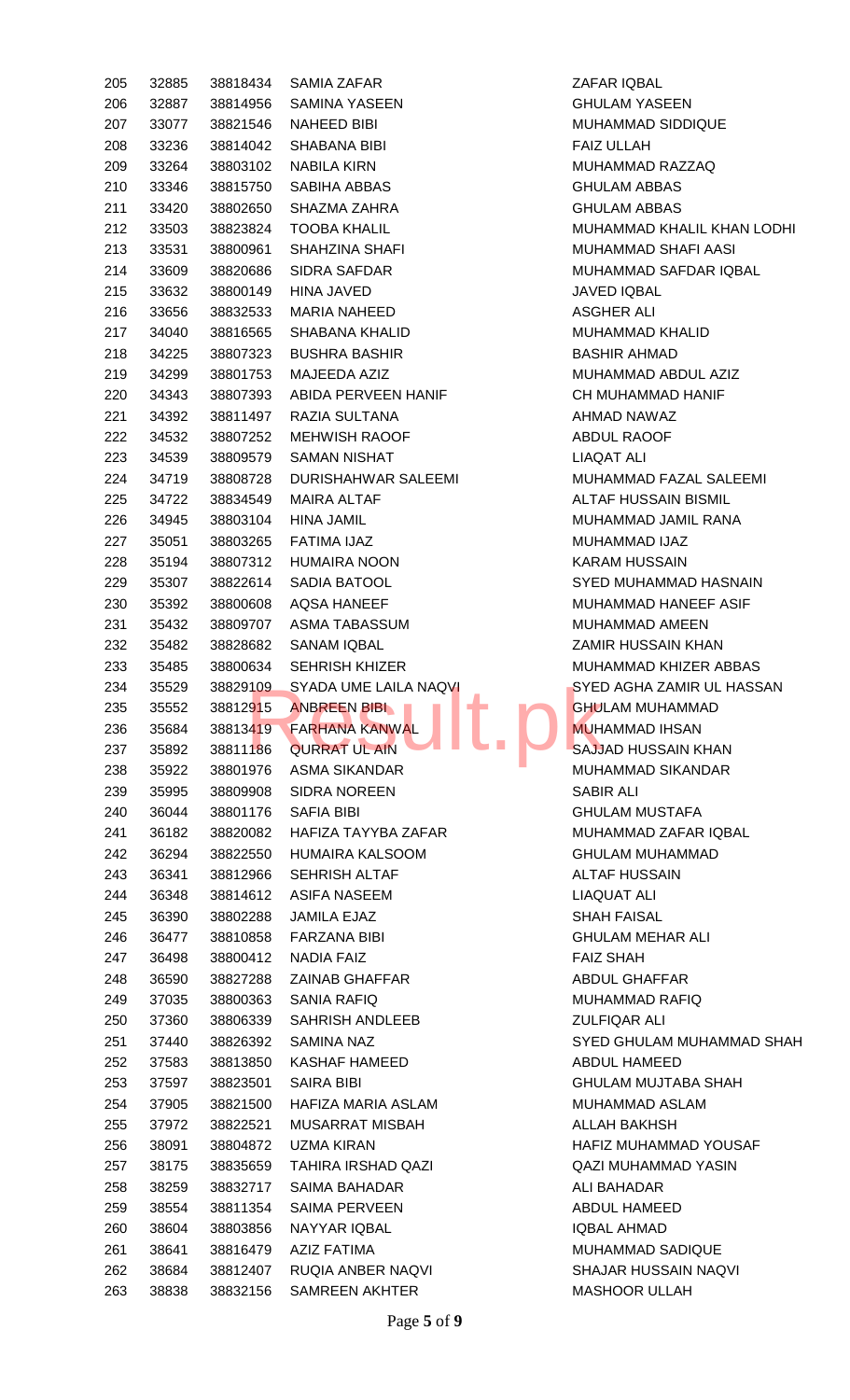| 264 | 38882 | 38816766 | HINA SHAHEEN               | ALLA             |
|-----|-------|----------|----------------------------|------------------|
| 265 | 39428 | 38838847 | <b>MARYAM BIBI</b>         | <b>AHM</b>       |
| 266 | 39486 | 38803306 | <b>MUNAZA IRSHAD</b>       | <b>IRSH</b>      |
| 267 | 39518 | 38801411 | <b>SIDRA FEROZE</b>        | <b>MUH</b>       |
| 268 | 39833 | 38803968 | <b>HAFSA KHAN</b>          | <b>ALLA</b>      |
| 269 | 39947 | 38827938 | KANEEZ FATIMA              | <b>MUH</b>       |
| 270 | 39981 | 38806984 | <b>ASMA SAEED</b>          | <b>SAEE</b>      |
| 271 | 39990 | 38809263 | <b>FAKHIRA YASMEEN</b>     | <b>MUH</b>       |
| 272 | 40063 | 38806737 | RAMZANA BIBI               | <b>FAQI</b>      |
| 273 | 40263 | 38804140 | ASMA IQBAL                 | <b>MUH</b>       |
| 274 | 40416 | 38806708 | <b>SAIMA RAFIQ</b>         | <b>MUH</b>       |
| 275 | 40431 | 38808650 | AYESHA SADIQA              | <b>MUH</b>       |
| 276 | 40480 | 38809638 | AMNA ABAID ULLAH           | <b>MUH</b>       |
| 277 | 40506 | 38819835 | <b>SIDRA YOUNAS</b>        | <b>MUH</b>       |
| 278 | 40567 | 38803061 | NAJMA PARVEEN              | <b>MUH</b>       |
| 279 | 40573 | 38819572 | FARHAT AMBREEN             | <b>MUH</b>       |
| 280 | 40702 | 38811043 | <b>TABASSAM YASEEN</b>     | <b>MUH</b>       |
| 281 | 42217 | 38829554 | NUSRAT PARVEEN             | <b>MUH</b>       |
| 282 | 42260 | 38803646 | SMIA NAZ                   | MSI I            |
| 283 | 42435 | 38814776 | <b>BEENISH AFTAB</b>       | AFTA             |
| 284 | 42754 | 38822318 | <b>ALMAS FATIMA</b>        | NAZ/             |
| 285 | 42853 | 38817370 | SHABANA PERVEEN            | <b>GHU</b>       |
| 286 | 42988 | 38829027 | MEHAR-UN-NISA              | <b>HAFI</b>      |
| 287 | 43321 | 38830981 | <b>SURIA BEGUM</b>         | <b>RAHI</b>      |
| 288 | 43325 | 38806144 | <b>JAMILA BIBI</b>         | <b>KHAI</b>      |
| 289 | 44182 | 38828217 | SABA HASSAN                | <b>NISA</b>      |
| 290 | 44237 | 38824616 | SIDRA HAMEED               | ABDI             |
| 291 | 44286 | 38817603 | ASIFA NAZ                  | <b>GHU</b>       |
| 292 | 44472 | 38815174 | <b>QURA TUL AIN HASSAN</b> | YOU:             |
| 293 | 44495 | 38811346 | ANISBA ISHFAQ              | <b>ISHF</b>      |
| 294 | 44581 | 38817054 | <b>SAIRA MUZAMMIL</b>      | <b>MUH</b>       |
| 295 | 44582 | 38803201 | <b>SABA IRAM</b>           | <b>ABDI</b>      |
| 296 | 44656 | 38816795 | <b>RIDA ANAYAT</b>         | ANA <sup>'</sup> |
| 297 | 44754 | 38803326 | <b>ABIDA RAFIQ</b>         | <b>MUH</b>       |
| 298 | 44758 | 38805145 | <b>RUKHSANA KOUSER</b>     | <b>ALAN</b>      |
| 299 | 44787 | 38802064 | <b>SHAMAILA NAZ</b>        | <b>MUH</b>       |
| 300 | 44792 | 38813959 | <b>FATIMA TALIB</b>        | <b>TALII</b>     |
| 301 | 45044 | 38800664 | <b>ISHRA KHADAM</b>        | <b>KHAI</b>      |
| 302 | 45162 | 38822532 | <b>HINA IQBAL</b>          | <b>MUH</b>       |
| 303 | 45198 | 38829129 | TAHREEN AKRAM              | <b>MUH</b>       |
| 304 | 45509 | 38829448 | <b>SIDRA NAZIR</b>         | <b>NAZI</b>      |
| 305 | 45669 | 38834990 | <b>KAUSAR PARVEEN</b>      | CHAI             |
| 306 | 45681 | 38819587 | <b>MARYAM MAJEED</b>       | <b>ABDI</b>      |
| 307 | 45749 | 38831599 | SHAKEELA BATOOL            | <b>MUH</b>       |
| 308 | 45797 | 38800937 | <b>NAZIA RAFIQUE</b>       | <b>MUH</b>       |
| 309 | 45901 | 38804606 | <b>UMME RUBAB</b>          | <b>SABI</b>      |
| 310 | 45904 | 38804157 | NOSHILAH RASOOL            | ABDI             |
| 311 | 45911 | 38809551 | NOSHABA ABBAS              | GHU              |
| 312 | 45916 | 38837629 | NADIA SALMA                | <b>ABDI</b>      |
| 313 | 46114 | 38803440 | RABIA KHAN                 | <b>SHAI</b>      |
| 314 | 46231 | 38808409 | <b>NOREEN FATIMA</b>       | DOU              |
| 315 | 46251 | 38836772 | NAZISH GHUFFAR             | <b>ABDI</b>      |
| 316 | 46263 | 38804654 | <b>FOZIA NOSHER</b>        | <b>NOSI</b>      |
| 317 | 46265 | 38808329 | SIDRAH RIFAT               | <b>SADI</b>      |
| 318 | 46409 | 38819289 | <b>GHUZALA SULTAN</b>      | <b>SUL1</b>      |
| 319 | 46518 | 38805832 | AMINA KHALID               | <b>MUH</b>       |
| 320 | 46576 | 38822015 | <b>FARAH SHABBIR</b>       | <b>SHAI</b>      |
| 321 | 46618 | 38835214 | IQRA BANO                  | <b>HAQ</b>       |
|     |       |          |                            |                  |
| 322 | 46675 |          | 38802517 FARHAT YAQOOB     | <b>MUH</b>       |

ALLAH BAKHSH AHMED HASSAN IRSHAD AHMED MUHAMMAD ALI JAVED ALLAH BACHAYA MUHAMMAD HANIF SAEED AHMAD MUHAMMAD SHAFIQ FAQIR MUHAMMAD MUHAMMAD IQBAL MUHAMMAD RAFIQ MUHAMMAD JAMIL ABID MUHAMMAD ABAIDULLAH MUHAMMAD YOUNAS MUHAMMAD SHARIF MUHAMMAD ASHRAF MUHAMMAD YASEEN MUHAMMAD KAML-U-DIN **MSI HULA** AFTAB NAWAZ NAZAR ABBAD **GHULAM RASOOL** HAFIZ DOST MUHAMMAD RAHEEM DAD KHALIL AHMAD NISAR AHMAD ABDUL HAMEED GHULAM MUHAMMAD YOUSAF HASSAN ISHFAQ AHMAD MUHAMMAD MUZAMMIL KHAN **ABDUL LATIF** ANAYAT ULLAH MUHAMMAD RAFIQ ALAM SHER MUHAMMAD KHALIL **TALIB HUSSAIN** KHADAM ALI MUHAMMAD IQBAL MUHAMMAD AKRAM NAZIR AHMAD CHAUDHARY MATLOOB HUSSAIN ABDUL MAJEED MUHAMMAD IQBAL MUHAMMAD RAFIQUE SABIR HUSSAIN ABDUL QUDDOOS **GHULAM ABBAS** ABDUL GHAFOOR SHABBIR KHAN **DOULAT ALI** ABDUL GHUFFAR NOSHER ALI SADIQ HUSSAIN GOHER SULTAN AHMAD 319 46518 38805832 AMINA KHALID MUHAMMAD KHALID SHABBIR AHMED HAQ NAWAZ MUHAMAMD YAQOOB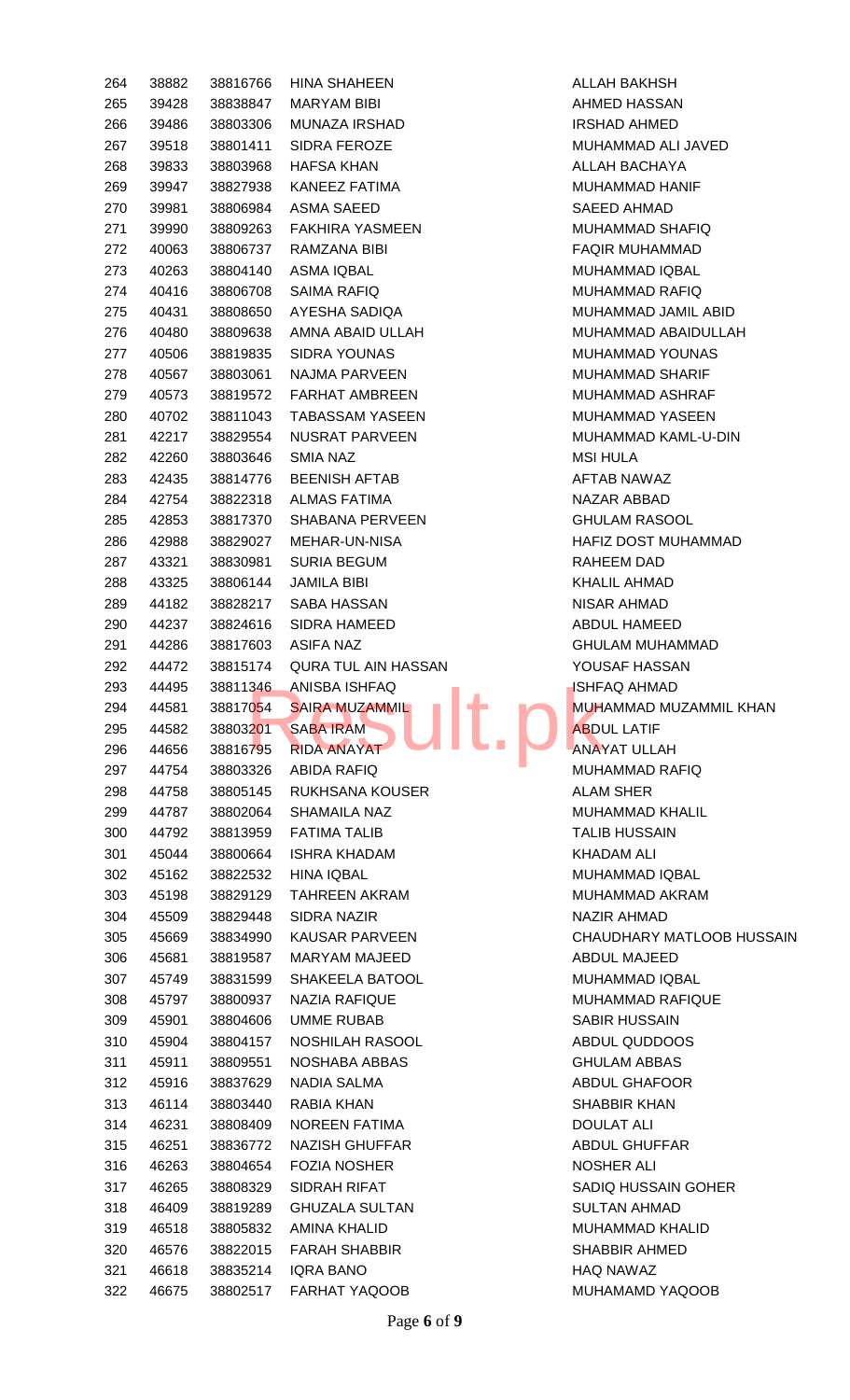| 323        | 46683          | 38819797             | ZAHIDA SARWAR                       | <b>GHULA</b>                 |
|------------|----------------|----------------------|-------------------------------------|------------------------------|
| 324        | 46706          | 38806380             | <b>KOMAL GHAZAL</b>                 | <b>TARIQ</b>                 |
| 325        | 46783          | 38809231             | <b>SHAGUFTA SAMREEN</b>             | <b>HAMID</b>                 |
| 326        | 46794          | 38813473             | <b>MEHVISH HABIB</b>                | <b>MUHAI</b>                 |
| 327        | 46813          | 38805465             | <b>GULSHAN ALTAF</b>                | <b>MUHAI</b>                 |
| 328        | 47251          | 38806468             | <b>SADIA NOREEN</b>                 | <b>MUHAI</b>                 |
| 329        | 47256          | 38801819             | <b>TAHIRA BATOOL</b>                | <b>MUNIR</b>                 |
| 330        | 47398          | 38832330             | AYESHA SADIQA                       | <b>MUHAI</b>                 |
| 331        | 47641          | 38810819             | <b>SUMAIRA NAZEER</b>               | <b>MUHAI</b>                 |
| 332        | 47812          | 38811990             | <b>SABINA AKBAR</b>                 | <b>ALI AK</b>                |
| 333        | 48286          | 38818573             | SAEEDA BATOOL                       | SAADL                        |
| 334        | 48309          | 38824061             | <b>MARIA ZULFIQAR</b>               | <b>ZULFI</b>                 |
| 335        | 48314          | 38816926             | <b>SANA IQBAL</b>                   | <b>MUHAI</b>                 |
| 336        | 48459          | 38803134             | <b>SUMAIRA BASHIR</b>               | <b>BASHII</b>                |
| 337        | 48492          | 38818756             | N AJMA SHAHEEN                      | <b>GHULA</b>                 |
|            |                | 38809037             | <b>SAMINA RAFIQUE</b>               |                              |
| 338        | 48775          | 38827869             |                                     | <b>MUHAI</b>                 |
| 339        | 48848          |                      | HUMERA SARFRAZ                      | <b>SARFF</b>                 |
| 340        | 49070          | 38809004             | SAJIDA PERVEEN                      | <b>MUHAI</b>                 |
| 341        | 49121          | 38823012             | <b>SAMRA REHMAN</b>                 | HABIB-                       |
| 342        | 49154          | 38801925             | HAFIZA SUNDAS HANIF                 | QARI N                       |
| 343        | 49181          | 38836859             | <b>SHAZIA ZAHOOR</b>                | <b>ZAHOO</b>                 |
| 344        | 49304          | 38813580             | <b>KANIZ FATIMA</b>                 | <b>NASEE</b>                 |
| 345        | 49462          | 38817570             | <b>BUSRI BEGUM</b>                  | AMIR N                       |
| 346        | 49595          | 38803022             | RABIA IRSHAD                        | <b>MUHAI</b>                 |
| 347        | 50064          | 38810254             | <b>SANA SHAHEEN</b>                 | <b>MUHAI</b>                 |
| 348        | 50069          | 38818167             | SHANEELA SHARIF                     | <b>MUHAI</b>                 |
| 349        | 50087          | 38800295             | <b>SADAF FATIMA</b>                 | <b>MUHAI</b>                 |
| 350        | 50092          | 38801005             | SHAHIDA PARVEEN                     | <b>ABDUF</b>                 |
| 351        | 50138          | 38828500             | <b>MARIA KHADIM</b>                 | KHADI                        |
| 352        | 50199          | 38834738             | <b>HIFZA KAINAT</b><br><b>A</b>     | <b>MUKH</b>                  |
| 353        | 50211          | 38828465             | <b>KOMAL ZAIB</b>                   | <b>AURAM</b>                 |
| 354        | 50225          | 38823335             | <b>RUBINA RAZZAQ</b>                | <b>MUHAI</b>                 |
| 355        | 50276          | 38804841             | <b>RUQIA BIBI</b>                   | <b>GHULA</b>                 |
| 356        | 50281          | 38818487             | <b>MAHNAZ FATIMA</b>                | <b>ALLAH</b>                 |
| 357        | 50283          | 38818168             | <b>SAIMA PARVEEN</b>                | <b>HAFIZ</b>                 |
| 358        | 50308          | 38833957             | SONIA AFSHEEN                       | <b>MALIK</b>                 |
| 359        | 50316          | 38800079             | <b>FARZANA KANWAL</b>               | <b>MUHAI</b>                 |
| 360        | 50403          | 38835535             | SAMAVIA YAMIN                       | <b>YAMIN</b>                 |
| 361        | 50466          | 38803720             | HAFIZA FAIQA NAHEED                 | KHALII                       |
| 362        | 50563          | 38801750             | <b>KANWAL IQBAL</b>                 | <b>MUHAI</b>                 |
| 363        | 50566          | 38802711             | ROBINA NAZ                          | <b>ABDUL</b>                 |
| 364        | 50591          | 38828983             | SYEDIA MISBAH MUNIR                 | SYED I                       |
| 365        | 50646          | 38803109             | <b>SALMA BATOOL</b>                 | <b>UMER</b>                  |
| 366        | 50649          | 38804681             | <b>SIDRA PARVEEN</b>                | <b>GHULA</b>                 |
| 367        | 50729          | 38819293             | <b>SANA TASNEEM</b>                 | <b>BASHII</b>                |
| 368        | 50795          | 38821316             | ASMA IRAM                           | MAZH/                        |
| 369        | 50796          | 38828474             | SHAMIALA IJAZ                       | IJAZ H                       |
| 370        | 50870          | 38819286             | <b>JWARIA KHAN</b>                  | SHAR I                       |
| 371        | 50877          | 38815177             | <b>MARYAM BIBI</b>                  | <b>MUHAI</b>                 |
| 372        | 50919          | 38803279             | <b>HAJRA AKRAM</b>                  | <b>MUHAI</b>                 |
| 373        | 51033          | 38837638             | NADIA ANWAR                         | <b>MUHAI</b>                 |
| 374        | 51045          | 38800919             | ROMMANA AMBREEN                     | <b>GHULA</b>                 |
| 375        | 51046          | 38805683             | <b>SHUMAILA LAIQAT</b>              | LIAQA                        |
| 376        | 51080          | 38814989             | RAFIA SULTANA                       | WAZIR                        |
| 377        | 51102          | 38800908             | NAUMANA BATOOL                      | <b>GHULA</b>                 |
| 378        | 51142          | 38807981             | <b>SIDRA JAVEED</b>                 | <b>JAVEE</b>                 |
| 379        | 51165          | 38830591             | UM-E-KALSOOM                        | <b>SULTA</b>                 |
|            |                |                      |                                     |                              |
| 380<br>381 | 51169<br>51236 | 38818312<br>38826887 | SADIA BATOOL<br><b>KIRAN FATIMA</b> | <b>MUHAI</b><br><b>MUHAI</b> |

**GHULAM SARWAR** TARIQ MEHMOOD HAMID ALI MUHAMMAD HABIB MUHAMMAD IQBAL CHUGHTAI MUHAMMAD HUSAIN MUNIR AHMAD MUHAMMAD AYUB MUHAMMAD NAZEER ALI AKBAR SAADULLAH KHAN **ZULFIQAR KHAN** MUHAMMAD IQBAL BASHIR AHMAD **GHULAM BAQIR** MUHAMMAD RAFIQUE SARFRAZ AHMED MUHAMMAD NOOR HABIB-UR-REHMAN QARI MUHAMMAD HANIF BAHTTI ZAHOOR AHMED NASEER AHMAD AMIR MUHAMMAD MUHAMMAD IRSHAD MUHAMMAD KHALID MUHAMMAD SHARIF MUHAMMAD YOUSAF ABDUR REHMAN KHADIM HUSSAIN **MUKHTAR AHMED AURANGZAIB** MUHAMMAD RAZZAQ **GHULAM SARDAR** ALLAH DAD KHAN HAFIZ SHER MUHAMMAD MALIK FAIZ MUHAMMAD MUHAMAD ASLAM KHALID JAVAID KHAN MUHAMMAD IQBAL ABDUL RASOOL **SYED MUNIR HUSSAIN SHAH** UMER DRAZ **GHULAM NABI BASHIR AHMED** MAZHAR MUHAMMAD **IJAZ HUSSAIN** SHAR MUHAMMAD KHAN NIAZI MUHAMMAD BAKHSH MUHAMMAD AKRAM MUHAMMAD ANWAR **GHULAM YASEEN** LIAQAT AMEEN **WAZIR ALI GHULAM MUHAMMAD** JAVEED IQBAL SULTAN AHMAD MUHAMMAD AMEER

MUHAMMAD ABDUL QADIR KHAN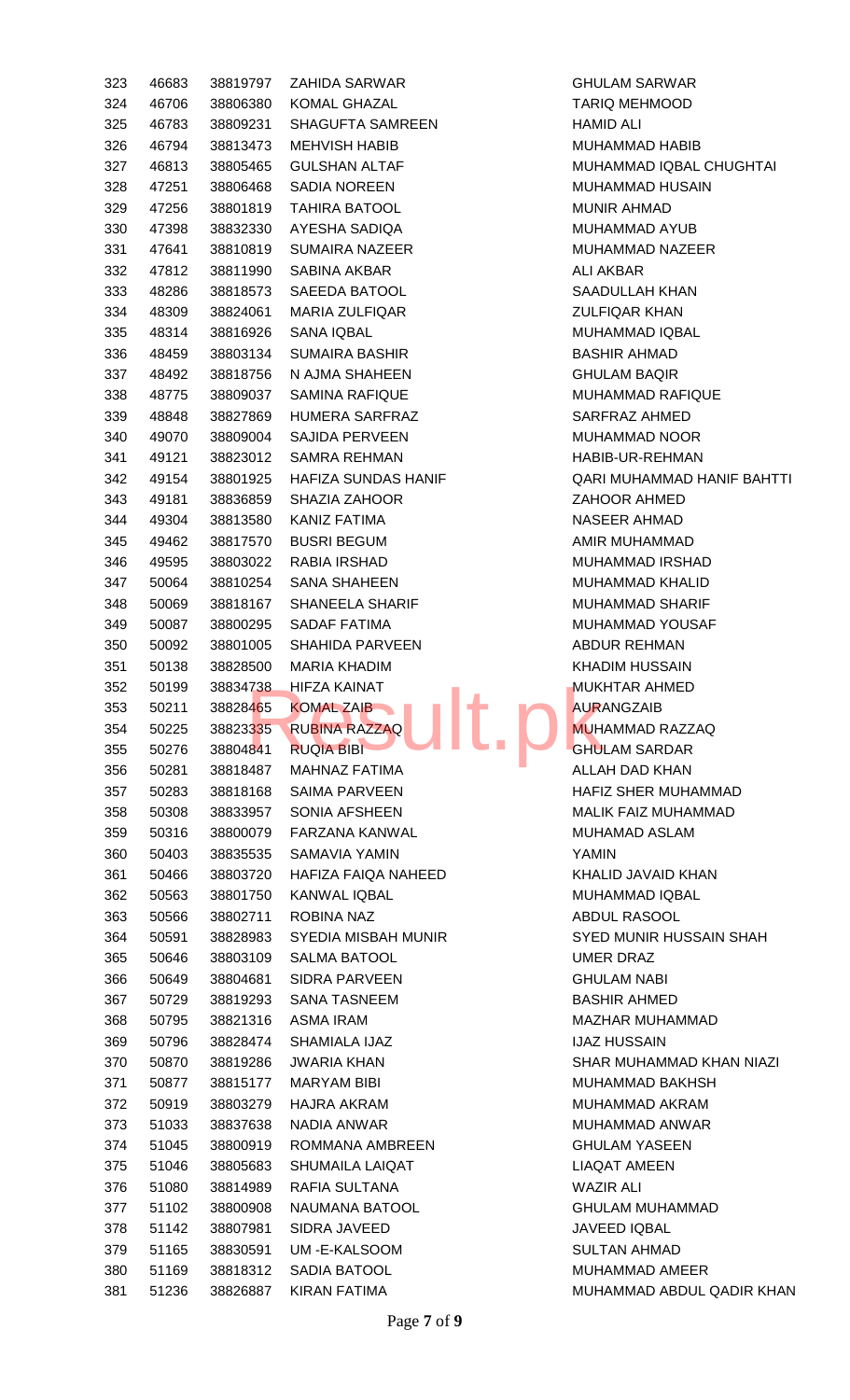| 382 | 51284 | 38813227 | <b>RUQIA BIBI</b>                                                   | <b>MALI</b>     |
|-----|-------|----------|---------------------------------------------------------------------|-----------------|
| 383 | 51339 | 38803907 | <b>ATTIYA SUBHANI</b>                                               | AHM.            |
| 384 | 51373 | 38836171 | REHANA KAUSAR                                                       | <b>SAYI</b>     |
| 385 | 51420 | 38815363 | <b>MEHVISH NOREEN</b>                                               | MAN.            |
| 386 | 51543 | 38831459 | SHABNAM JAVED                                                       | MUH             |
| 387 | 51584 | 38821261 | <b>HAMNA ZIA</b>                                                    | ZIA L           |
| 388 | 51773 | 38836820 | MEHVISH JABEEN                                                      | <b>GHU</b>      |
| 389 | 51775 | 38800147 | <b>MARIAM BATOOL</b>                                                | <b>MUM</b>      |
| 390 | 51836 | 38817462 | SHAZIA HUMA                                                         | <b>HAJI</b>     |
| 391 | 51861 | 38817390 | NADIA PARVEEN                                                       | <b>MUH</b>      |
| 392 | 51999 | 38820374 | <b>TOUQEER BIBI</b>                                                 | <b>ZULF</b>     |
| 393 | 52047 | 38811748 | <b>UZMA GUL</b>                                                     | <b>MUH</b>      |
| 394 | 52069 | 38828488 | NUSRAT IQBAL                                                        | <b>MUH</b>      |
| 395 | 52132 | 38822446 | HUMARA HAFEEZ                                                       | <b>MUH</b>      |
| 396 | 52174 | 38805012 | NAFEESA AFZAL                                                       | <b>MUH</b>      |
| 397 | 52201 | 38816761 | <b>TAIBA AFZAL</b>                                                  | <b>MUH</b>      |
| 398 | 52227 | 38817883 | <b>SHAKEELA PERVEEN</b>                                             | NAZ/            |
| 399 | 52551 | 38801937 | <b>FARZANA NOURIN</b>                                               | RAB             |
| 400 | 52651 | 38812444 | <b>MEHWISH ANAM</b>                                                 | CH <sub>N</sub> |
| 401 | 52660 | 38811624 | NADIA IRAM                                                          | <b>ABDI</b>     |
| 402 | 52708 | 38839592 | <b>KIRAN NAZ</b>                                                    | KHIZ            |
| 403 | 52718 | 38820660 | ZEB UN NISA                                                         | <b>SUL1</b>     |
| 404 | 52785 | 38826821 | SHEHLA GUL                                                          | <b>MUH</b>      |
| 405 | 52814 | 38804136 | <b>MUQADIS TASLEEM</b>                                              | <b>MUH</b>      |
| 406 | 52842 | 38819538 | RAZIA INAYAT                                                        | MUH             |
| 407 | 52875 | 38813220 | SHAGUFTA BEGUM                                                      | <b>ABDI</b>     |
| 408 | 52892 | 38838328 | <b>TALAT IQBAL</b>                                                  | ZAF/            |
| 409 | 53044 | 38801666 | SABA BASHIR                                                         | <b>MUH</b>      |
| 410 | 53076 | 38813289 | <b>IQRA SAIF</b>                                                    | <b>SAIF</b>     |
| 411 | 53114 | 38808401 | <b>MADIHA AMBREEN</b><br><b>Contract Contract Contract Contract</b> | FAQI            |
| 412 | 53225 | 38801795 | <b>MARIA NAWAZ</b>                                                  | <b>MUH</b>      |
| 413 | 53232 | 38836636 | <b>SAIMA HANIF</b>                                                  | <b>MUH</b>      |
| 414 | 53236 | 38829457 | <b>JAVARIA BIBI</b>                                                 | <b>ABDI</b>     |
| 415 | 53252 | 38837946 | <b>JAVERIA NOOR</b>                                                 | <b>MUH</b>      |
| 416 | 53350 | 38827627 | <b>UZMA MURTAZA</b>                                                 | <b>GHU</b>      |
| 417 | 53366 | 38815521 | <b>SHAFAQ IFTIKHAR</b>                                              | <b>IFTIK</b>    |
| 418 | 53379 | 38824640 | SIDRA LIAQAT                                                        | RAN             |
| 419 | 53517 | 38801225 | <b>MARINA YOUSAF</b>                                                | <b>MUH</b>      |
| 420 | 53548 | 38815839 | KANWAL AZIZ                                                         | <b>MUH</b>      |
| 421 | 53575 | 38813033 | <b>SAFIA KHATOON</b>                                                | ATTA            |
| 422 | 53608 | 38816904 | SAIQA YAQOOB                                                        | <b>MUH</b>      |
| 423 | 53611 | 38819094 | SADIA YASMEEN                                                       | <b>NIGA</b>     |

MALIK MUHAMMAD MUMTAZ AHMAD KHAN SAYD AMIR MANZOOR AHMAD MUHAMMAD JAVED **ZIA ULLAH GHULAM SHABIR** MUMTAZ HUSSAIN HAJI KHAN MUHAMMAD MUHAMMAD RAMZAN **ZULFIQAR ALI** MUHAMMAD ALTAF MUHAMMAD IQBAL MUHAMMAD HAFEEZ KHAN MUHAMMAD AFZAL MUHAMMAD AFZAL NAZAR MUHAMMAD RAB NAWAZ CH MUHAMMAD SHABBIR ABDUL WAHID SHAH KHIZAR HAYAT SULTAN AHMED MUHAMMAD ASLAM MUHAMMAD ASLAM MUHMMAD INAYAT ABDUL JALIL KHAN ZAFAR IQBAL MUHAMMAD BASHIR SAIF ULLAH FAQIR MUHAMMAD MUHAMMAD NAWAZ MUHAMMAD HANIF KHAN **ABDUL GHAFAR** MUHAMMAD ASHRAF GHULAM MURTAZA SALEEM IFTIKHAR AHMAD RANA LIAQAT ALI MUHAMMAD YOUSAF MUHAMMAD AZIZ ATTA MUHAMMAD KHAN MUHAMMAD YAQOOB NIGAH MUHAMMAD AWAN

#### **MINORITY QUOTA**

| <u>SR.</u><br><u>NO.</u> | <b>ROLL</b><br>NO. | <b>DIARY</b><br>NO. | <b>NAME OF THE CANDIDATE</b> | <b>FATHER'S NAME</b> |
|--------------------------|--------------------|---------------------|------------------------------|----------------------|
| 424                      | 14584              | 38804265            | NASEERA MEHMOOD              | MEHMOOD AHMED        |
| 425                      | 16568              | 38839513            | <b>NAZIA ERUM</b>            | D SABER              |
| 426                      | 17001              | 38832883            | <b>ASIMA NADEEM</b>          | YOUSAF NADEEM        |
| 427                      | 23120              | 38802212            | <b>SAIRA</b>                 | <b>AMANOWHILE</b>    |
| 428                      | 24538              | 38829357            | SAIMA SODAGER                | SODAGER MASIH        |
| 429                      | 36571              | 38823823            | RIFFAT IOBAL                 | <b>IQBAL SAMUEL</b>  |
| 430                      | 50927              | 38815396            | FAZEELAT BUSHRA              | <b>ZAFAR IQBAL</b>   |
| 431                      | 51326              | 38825233            | PERVEEN AKHTAR               | MUHAMMAD SAEED       |

**01** Candidate at **Sr. No.110 (Open Merit)** is also qualified against **Minority Quota.**